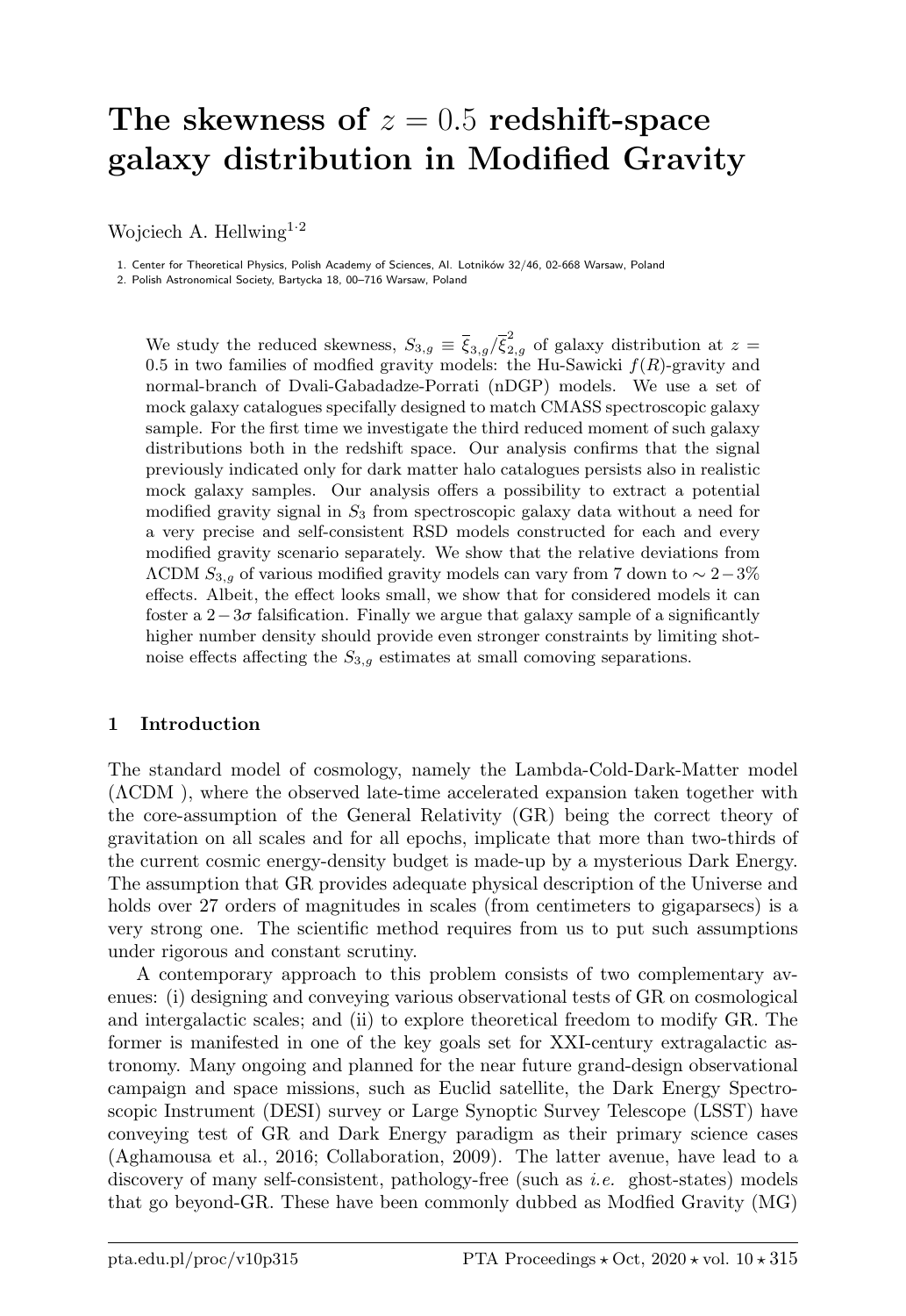theories Clifton et al. (2012). A unique property of the most viable MG models, that sets them apart from GR is that they feature propagation of extra degrees of freedom (d.o.f.). When coupled to matter fields these would manifest as a universal fifth-force acting only in intergalactic and cosmological, but not on smaller scales. The latter is thanks to a non-linear screening mechanisms that MG models employ to suppress the fifth-force on small-scales and in the strong-field regimes, where we currently have precise tests of the gravity theory (Chiba et al., 2007; Abbott et al., 2016, 2017a,b). To this end interesting and viable MG theories contains new physics and predicts differences in growth rate and distribution of large-scale structures, compared to the vanilla ΛCDM model with GR. It is this feature that is exploited, when searching and designing observational test of GR and beyond-GR model.

In this paper, we consider the skewness of the galaxy Count-in-Cells distribution as one of large-scale structure tests of the theory of gravity. For the first time we also compare the real and redshift-space variance and the skewness of mock galaxy catalogues designed to model clustering of galaxies at redshift  $z = 0.5$ , as will be measured by large and deep surveys such as DESI.

# 2 Modified Gravity

Alternatives to ΛCDM are numerous (see e.g. review Clifton et al. 2012; Joyce et al. 2015; Koyama 2016), but numerous also are the problems they have to struggle with: some of them are plagued with theoretical instabilities and all of them have to face observational constraints which often require fine-tuning of model parameters. In this work we consider screened modified gravity models, where the extra fifth force is screened in high-density (or high-potential) regions. Specifically, we study two classes of such screened modified gravity models: the  $f(R)$ -gravity and nDGP<sup>1</sup> braneworld gravity. These two models constitute a very good test suite for a wider class of modified gravity theories. This is because most of the viable MG models can be divided into two general categories, depending on the physical mechanism of the fifth-force screening they invoke. The screening can be either environmentally dependent or object mass dependent. The former mechanism is responding to the local value of the gravitational potential, in the latter (also called the Vainshtein mechanism) the effectiveness of the screening is usually moderated by the local curvature of a given region of space.

# 2.1  $f(R)$  gravity

The  $f(R)$  gravity is an extension of GR that has been extensively studied in the literature in the past few years (see Sotiriou & Faraoni 2010, for detailed reviews). The theory is obtained by substituting the Ricci scalar  $R$  in the Einstein-Hilbert action with an algebraic function  $f(R)$ . Here, the model can be tuned to give an accelerated expansion produced by this extra term replacing cosmological constant  $(\Lambda)$  in the action integral and consistent with the  $\Lambda$ CDM expansion history (e.g. Hu & Sawicki 2007). The resulting modified theory of gravity is characterized by highly non-linear equations of motion for the scalar field and environmentally dependent fifth-force screening is obtained via the so-called chameleon mechanism. Hitherto the screening is achieved by effectively making the scalar field very massive in the locally

 $1<sup>1</sup>$ nDGP stands for the normal-branch Dvali-Gabadadze-Porrati model.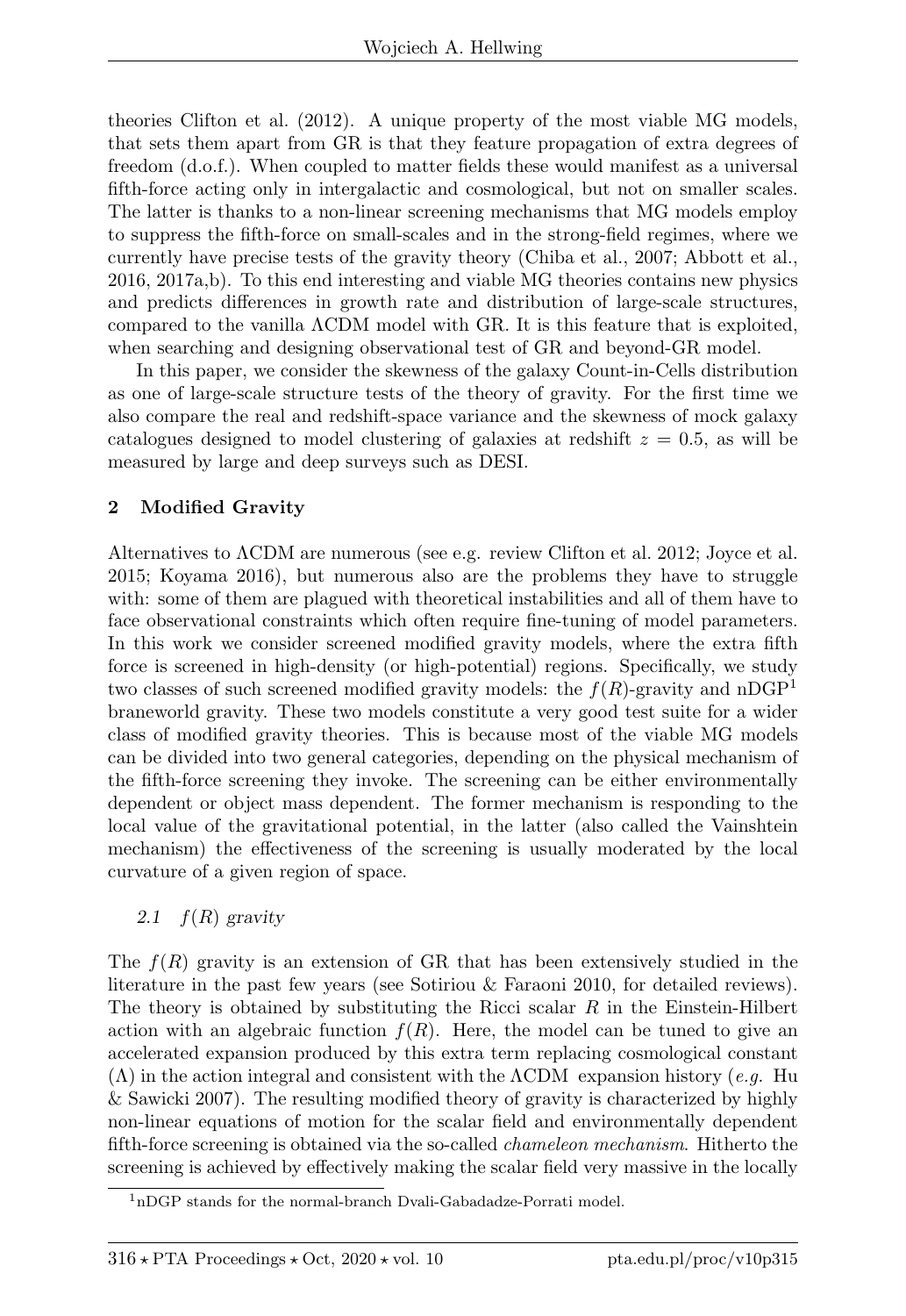dense regions, making the field's Compton length very small and thus effectively suppressing the fifth force. In contrast, in the low density regions the scalar field retains a low mass and its gradient can produce significant fifth force effectively enhancing the local Newtonian gravity. In this class of models, the degree of potential deviations from the  $\Lambda$ CDM dynamics is controlled by the  $|f_{R_0}|$  parameter, which is a normalized scalar-filed amplitude at present time. We consider three cases of the Hu-Sawicki  $f(R)$  model that varies by an order of magnitude between each other in that parameter. Specifically, we choose  $|f_{R_0}| = 10^{-6}, 10^{-5}$  and  $10^{-4}$  and dub them respectively as F6, F5 and F4.

# 2.2 Braneworld DGP model

The nDGP gravity, the second model we study, belongs to the so-called braneworld gravity models. This picture, inspired by string theory, fosters the observed Universe as a four-dimensional brane embedded in a higher-dimensional bulk space-time. Matter fields are confined to the brane, while gravity can propagate in the whole N-dimensional bulk space-time. In this class of scenarios the accelerated expansion is realised via higher-dimensional effects rather then by dark energy. A classical example of such a braneworld model is the Dvali-Gabadadze-Porrati (DGP) model (Dvali et al., 2000; Koyama, 2007). A natural extension of the DGP model consists of a universe with higher-dimensional bulk space-time. As a test case scenario we choose to study the so-called normal branch DGP model (nDGP)(Sahni & Shtanov, 2003). This extension of the DGP scenario still requires some amount of GR-like dark energy, hence is a bit less appealing theoretically. However, it is still consistent with current observations and exhibits the second kind of the screening – the Vainshtein mechanism. Here the non-linear self-interactions of the additional scalar degree of freedom are able to shield the fifth-force on small scales. As the Vainshtein screening only depends on the mass of an object and the distance from it, the fifthforce produced in a gravity models implementing it will have, in general, a different magnitude and scale of action compared to models with chameleon screening. In the brane-world class of models a parameter that determines the behavior of the model and the strength and scale of potential departures from GR-based predictions is the so-called cross-over scale,  $r_c$ . Which, when expressed in the units of the present-day Hubble constant  $H_0$  corresponds to a scale at which the effects of the 5-th dimension space-time for gravity starts to be significant. In this work we study two variants of the nDGP with  $r_cH_0 = 1$  and 5 Gpc h<sup>-1</sup>. We mark those two version as N1 and N5 respectively.

# 3 Simulations and mock catalogues

For our analysis we will use mock galaxy catalogues build-on the input dark matter halo catalogues from ELEPHANT (Extended LEnsing PHysics with ANalytical ray Tracing) suite (Cautun et al., 2018). This is a set of dedicated N-body dark matteronly simulations. While such a gross simplification will not admit for modeling of any intrinsic galaxy properties, such as their colours, morphology, metallicity or luminosity, it is sufficient for modeling realistic spatial distribution of galaxy samples.

For all our simulations we choose the same background cosmology that of ΛCDM model described by a best fit WMAP9 cosmology (Hinshaw et al., 2013). These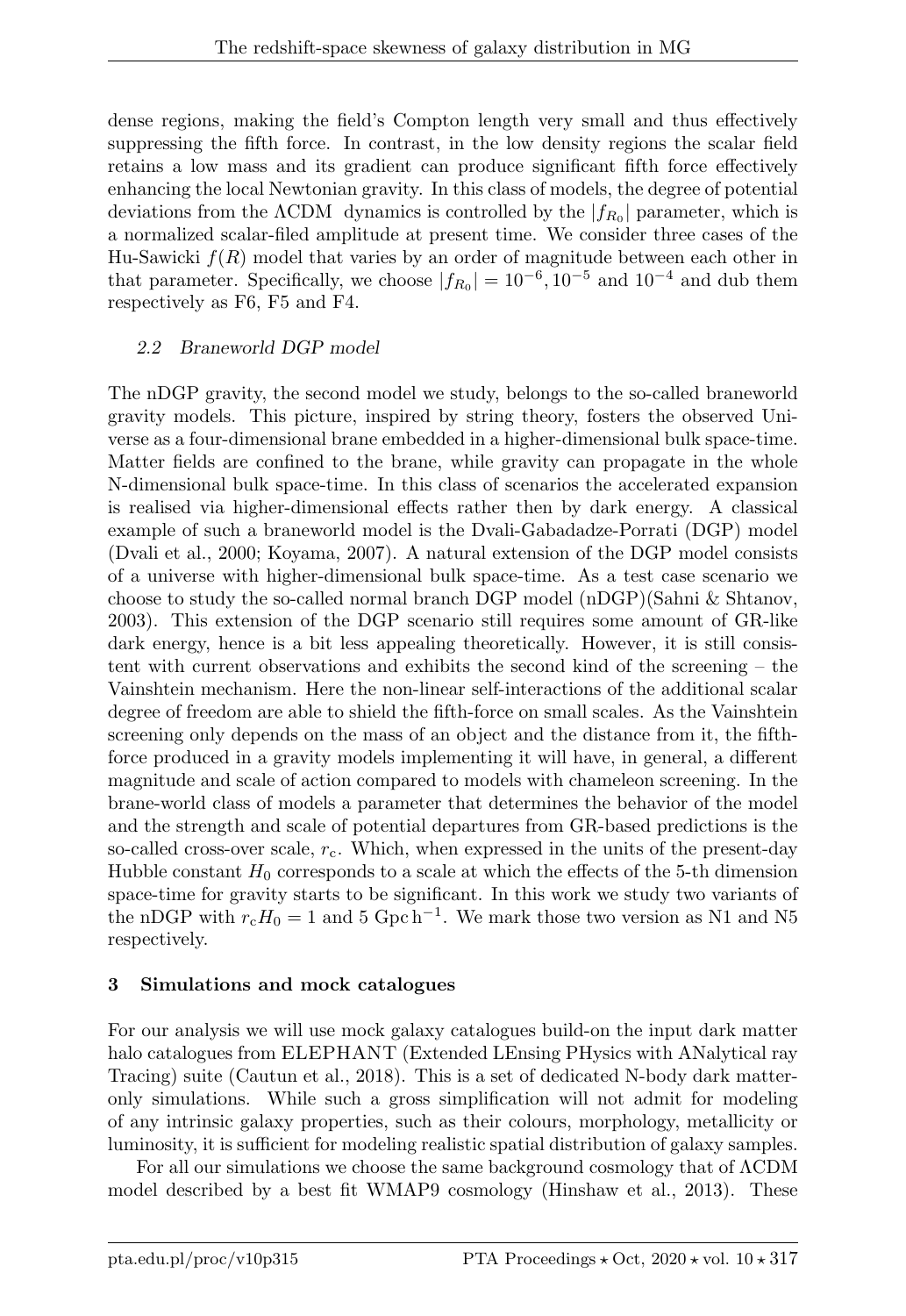are the following:  $\Omega_M = 0.281$  (present fractional matter density),  $\Omega_{\Lambda} = 0.719$ (present dark energy fractional density),  $h = 0.697$  (present-day Hubble constant  $H_0/(100 \text{ km s}^{-1} \text{Mpc}^{-1}), n_s = 0.971 \text{ (primordial power spectrum index)}, \sigma_8 = 0.82$ (present day linear power spectrum amplitude normalization). For each of our six models (*i.e.* GR, F4, F5, F6, N1 and N5) we run 5 independent realisations of initial conditions, which are shared among models. We average all results for any given model over those 5 realisations to reduce the impact of the cosmic variance. Finally, all the runs were conducted with a use of  $1024<sup>3</sup>$  pseudo-particles to sample dark matter phase-space in a periodic cubic box of  $1024 h^{-1}$  Mpc on a side, resulting in the mass resolution of  $m_{\rm p} = 7.78 \times 10^{10} h^{-1} \rm M_{\odot}$ .

To identify gravitationally bound dark matter structures – dark matter haloes, we use the publicly-available ROCKSTAR halo finder<sup>2</sup> (Behroozi et al., 2013). These, are primary sites for galaxy formation. To map the halo catalogs to a corresponding galaxy distribution, we resort to the Halo Occupation Distribution (HOD) method (Berlind et al., 2003; Zheng et al., 2005). Here, the main assumption is that the probability for a halo to host a certain number of galaxies can be estimated via a simple functional dependence on the mass of the host halo. Specifically, we implement the HOD variation of Zheng et al. (2007), where the mean number of central galaxies,  $\langle N_{\text{cen}}(M) \rangle$ , and the mean number of satellite galaxies,  $\langle N_{\text{sat}}(M) \rangle$ , in a halo of mass  $M$ , are chosen so that to maximise the fit to desired number density of galaxies,  $n(z)$ , and the projected galaxy two-point correlation functions (2PCFs),  $w_p(r_p)$ . For a specific galaxy catalogue to model we take the characteristics of  $z = 0.5$  the CMASS data, as described by their HOD model by Manera et al. (2013). This choice is dictated by the fact that our intention is to study the real and redshift-space distribution of galaxies as can be collected from the current and forthcoming large sky surveys.

#### 4 Skewness and the hierarchical clustering

In what follows we will study the galaxy distributions 1-point central moments, with a specific emphasis of the third moment, the skewness. We start by denoting that the cosmic smooth density field can be described by the statistics for one random variable. The density contrast  $\delta_m(\vec{x}) = \rho(\vec{x})/\rho_b - 1$ . Where  $\rho_b$  is the mean background density and  $\rho(\vec{x})$  is the local density at a co-moving location  $\vec{x}$ . By smoothing this density field with a spherical Top-Hat filter,  $W_R(\vec{x})$ , we get a density contrast field evaluated at a specific smoothing scale R.

In cosmologies with nearly scale-invariant primordial power spectrum with the non-relativistic dark matter, the matter and galaxies distributions forms a hierarchy of connected moments Fry (1984b,a)

$$
\bar{\xi}_{=}\langle\delta^{n}\rangle_{\rm c}=S_{j}\bar{\xi}_{2}^{j-1}\,,\tag{1}
$$

where  $\bar{\xi}_2 = \langle \delta^2 \rangle_c$  (thus the variance) and the bar denotes that the averaging is over the volume (*i.e.* over spheres). Here,  $S_j$ 's are the so-called hierarchical amplitudes or reduced moments (of the j−th order) and we will be specifically interested in  $S_3$ – the reduced skewness. Fry & Gaztanaga (1993) have shown that the matter and

<sup>2</sup>https://bitbucket.org/gfcstanford/rockstar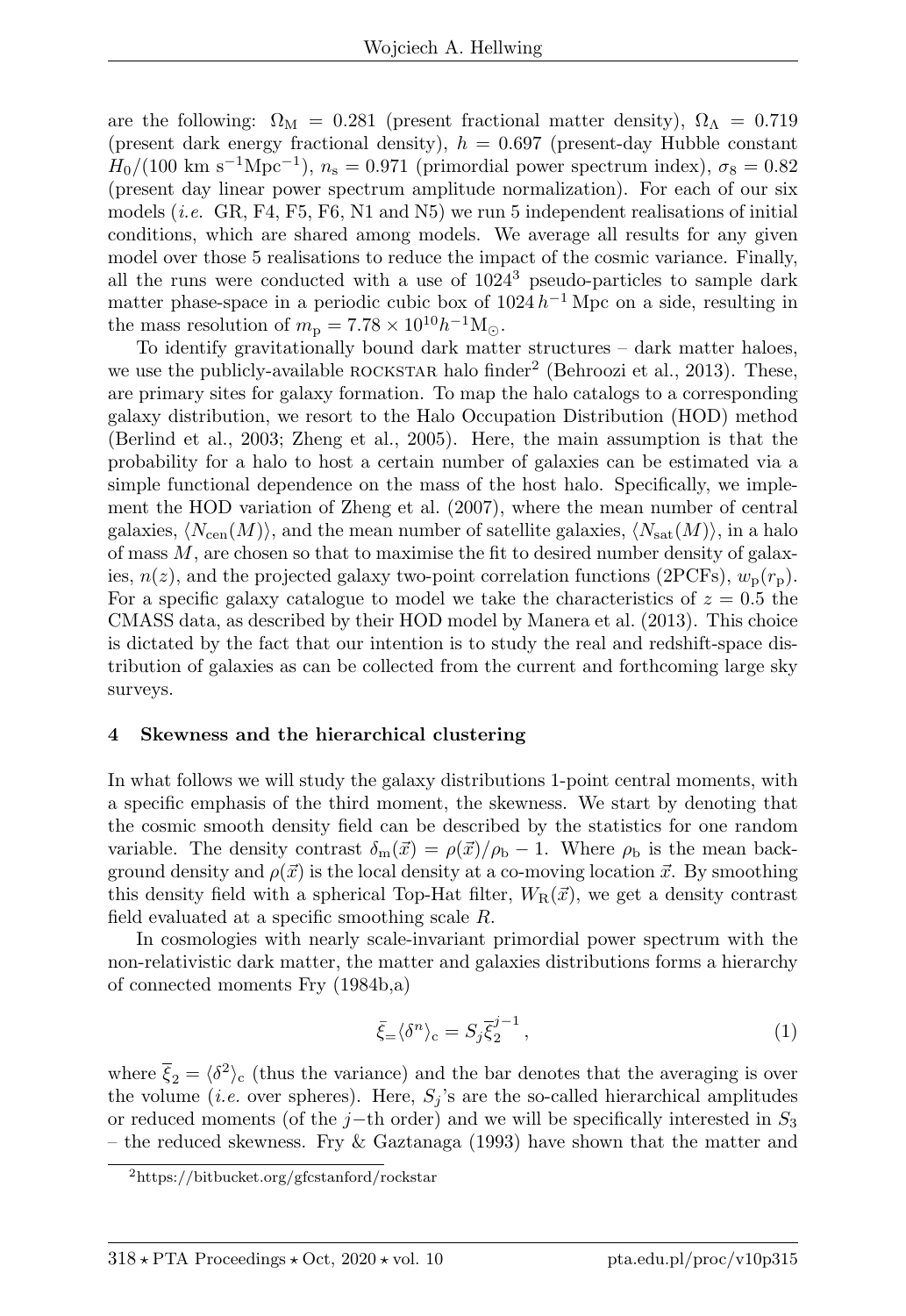

Fig. 1: The deviation of redshift-space variance  $\xi_{2,g}(s)$  w.r.t. GR case taken for central galaxies distributions. The shadow region marks a typical ensemble average error of the ratio.



Fig. 2: Same as the left figure but for centrals + satellites HOD catalogues. The shadow region marks a typical ensemble average error of the ratio.

galaxies connected moments are related by:

$$
\overline{\xi}_{2,g} = b^2 \overline{\xi}_2 + \mathcal{O}(\overline{\xi}_2^2) \quad \overline{\xi}_{3,g} = b^3 \overline{\xi}_2^2 (S_3 + 3c_2) + \mathcal{O}(\overline{\xi}_2^3), \tag{2}
$$

where  $b \equiv b_1$  is the usual linear bias,  $b_2$  is its second order term in Taylor expansion and we have defined  $c_2 \equiv b_2/b$ .

Juszkiewicz et al. (1993) have shown that the skewness of a smoothed matter density field is a weak function of the smoothing scale, R, with a dependence on the effective slope of the power-spectrum  $(i.e.$  variance) at that smoothing scale:

$$
S_3 = \frac{34}{7} + \gamma_1, \qquad \text{where } \gamma_1 \equiv \frac{\text{dlog}\sigma^2(R)}{\text{dlog}R}. \tag{3}
$$

Since the  $\gamma_1$  is a function of the matter variance shape, the changes here induced by the 5-th force of MG are reflected in modified values of the skewness in MG scenarios. This has been shown to be a sensitive probe of the MG (Hellwing et al., 2010, 2013). Now, since the galaxy distribution skewness is a function of  $S_3$  and the bias factor, ref. Eq.2:

$$
S_{3,g} = b^{-1}(S_3 + 3c_2), \tag{4}
$$

we can expect that this statistic should also be different for beyond-GR models. Unless, there would be a conspiracy between  $b$  and  $c_2$  values to exactly cancel-out any deviations form GR. Which for the case of dark matter haloes has been shown to not be the case (Hellwing et al., 2017).

Finally, we should discuss the potential effects that will be induced by the measurements being made in the redshift-space, where the line-of-sight component of the peculiar velocity perturbs the inferred distance to an object. Here we resort to a distant-observer approximation, where all line-of-sight from observes to galaxies in simulations are assumed to be parallel. This gives for sources at cosmological redshift of  $z \approx 0.5$  a typical displacement due to peculiar velocity of the order of ~ 1.18 $(v_{\parallel}/100 \,\mathrm{km\,s^{-1}})$  Mpc h<sup>-1</sup>. This is very small compared to the radial comoving distance at that redshift  $r(z \approx 0.5) \approx 1.32$  Gpc h<sup>-1</sup>, but is enough to induce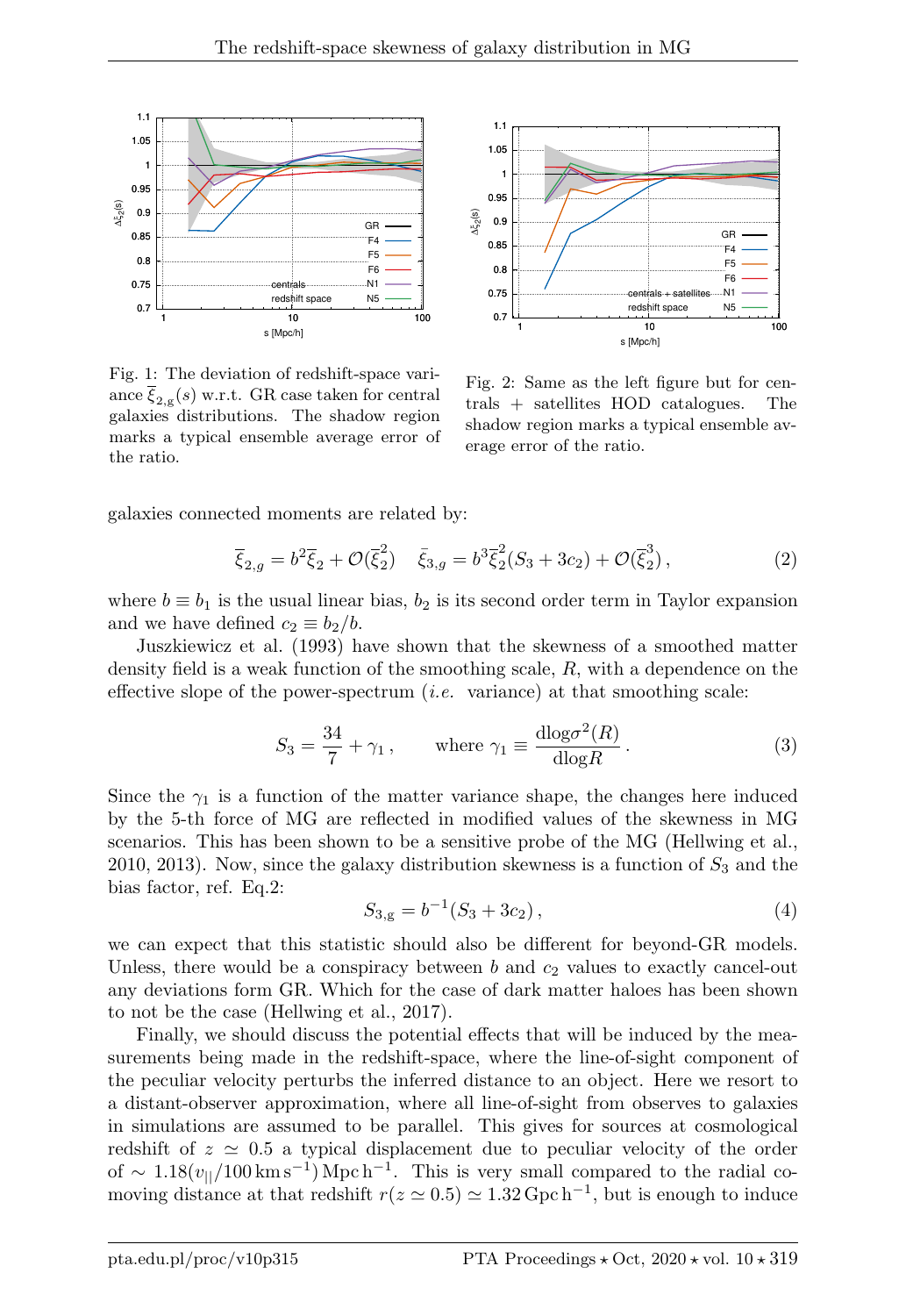

Fig. 3: The deviation of redshift-space skewness  $S_{3,g}$  w.r.t. GR case taken for central galaxies distributions. The shadow region marks a typical ensemble average error of the ratio.



Fig. 4: Same as the left figure but for centrals + satellites HOD catalogues. The shadow region marks a typical ensemble average error of the ratio.

significant effects on matter and galaxy clustering statistics (Jackson, 1972; Kaiser, 1987) However, Hivon et al. (1995) have shown that to the first order the connected moments  $\xi_3$  and  $\xi_2$  are affected by the redshift-space projections by nearly the same factor. Thus, the overall effect for the skewness largely cancels-out. For example for the smoothed matter density in the flat  $\Lambda$ CDM we have  $|S_{3,z} - S_3|/S_3 \lesssim 0.2$ .

#### 5 Results

Moments estimation. We will be analyzing the moments of the galaxy real and redshift space distributions. For a set of discrete tracers, such as galaxies, the moments can be readily estimated using count-in-cells (CIC) method (Gaztanaga, 1994; Baugh et al., 1995; Bernardeau et al., 2002). The counts define a discrete sample of the density distribution.

Using this procedure we estimate  $\xi_{2,g}$ ,  $\xi_{3,g}$  and  $S_{3,g}$  for our galaxy samples. For each of our simulations we use  $5 \times 10^5$  randomly placed in the volume to sample the underlying k-moments at a given radius scale bin R.

Moments in redshift-space Now, we will study the variance and the skewness of the galaxy distribution in the redshift-space. Given the fact that nearly all large galaxy catalogues with a 3D galaxy positions are of a spectroscopic nature, it is crucial to test the predictions of MG models for galaxy distribution in redshift-space. To obtain redshift space data, we take our real-space HOD and apply to them the RSD transformation taking independently x,y and z axes as the line-of-sight axis. For our chosen redshift sample of  $z = 0.5$  it is still a reasonable approximation for our purposes.

We start by investigating the variance of both types of galaxy catalogues. These are shown in Fig. 1 for the centrals and in Fig. 2 for the centrals+satellites respectively. Clearly we denote that the added effect of enhanced peculiar velocities impacts even the variances of the resulting MG distributions. For the centrals only sample F4 and F5 shows the biggest differences at small radii  $\lesssim 10 h^{-1}$  Mpc, reaching a relative difference of the order of  $\sim 15$  and  $\sim 10$  percents at the smallest considered radius. This is a signal of  $2 - 3\sigma$  level. The N1 model is showing the nearly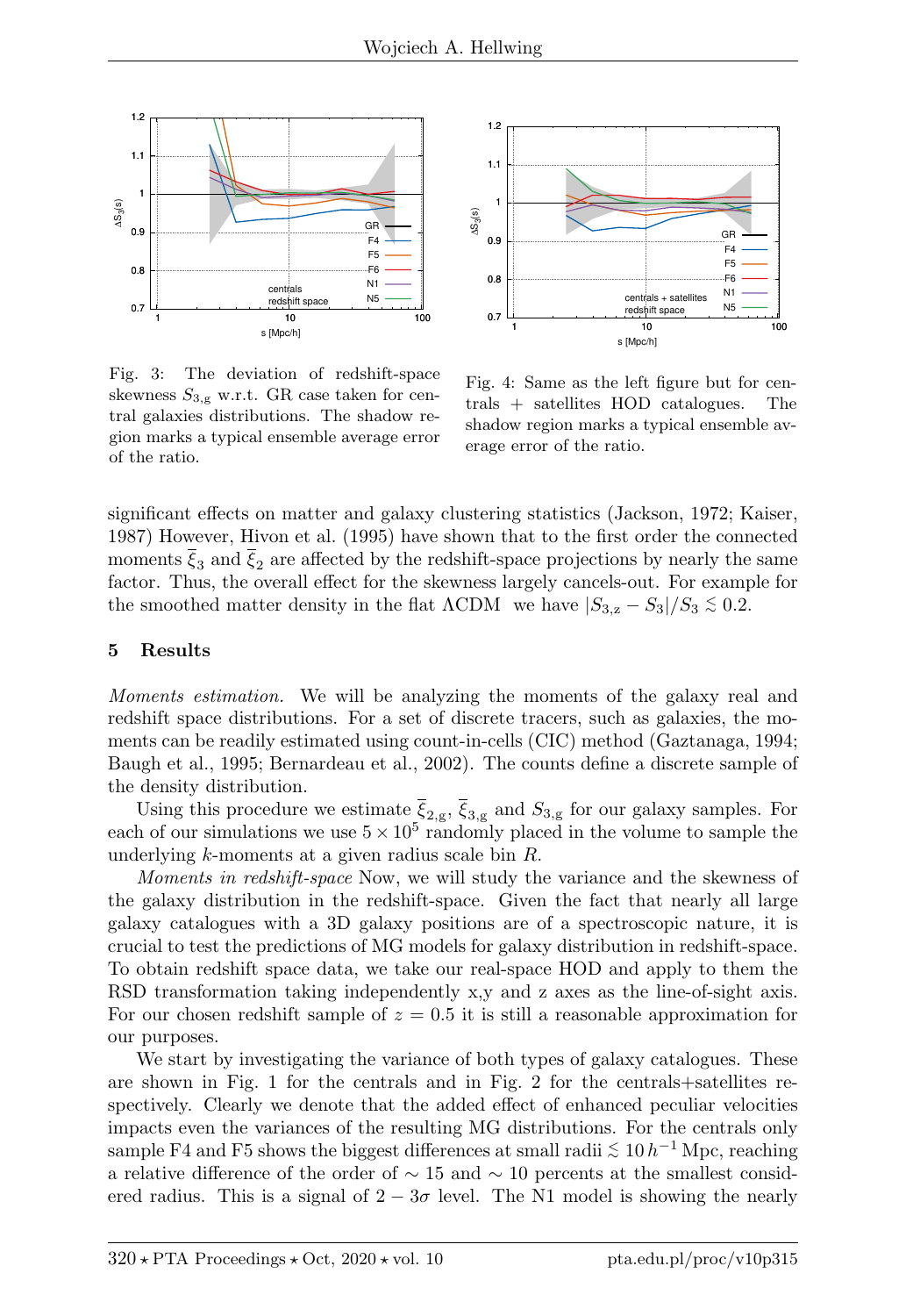flat enhancement of  $3-4\%$  at large scales  $R \geq 10 h^{-1}$  Mpc. The rest of the models exhibit a small scatter around the GR-based values.

Finally, we present the main point of our interest in this paper: the skewness of the redshift-space galaxy distribution. Traditionally, in Fig. 3 we plot the results for the centrals-only sample and in Fig. 4 for the full sample including satellites. We have compared these results to the corresponding relative devations we measured in the real-space (figures not shown here) and found out that the overall magnitude of particular MG models departures from GR are comparable between both spaces. This is in a clear agreement with the results of Hivon et al. (1995) obtained for the smoothed matter density skewness in the redshift-space, where they shown that the overall effect of the redshift-space distortion is weak for the  $S_3$ . Our results indicate, that the galaxy bias factors: b and  $c_2$  are not significantly affected by the redshiftspace transformation and the corresponding redshift space reduced cumulants show a similar degree of deviation from the GR case. Despite the fact, that the overall relative differences predicted for various MG models are relatively small and contained to within  $\lesssim 7\%$ , they comprise a statistically significant signal for F4, F5 and N1 models at varying scales. Even F6, which is at the edge of the 1-sigma scatter band could, be potentially measured with a bigger volume sample.

## 6 Summary

We have investigated the variance and the skewness of  $z = 0.5$  mock galaxy distribution in redshift space projection. For that purpose we employed a set of mock galaxy catalogues. Our data can be regarded as a good proxy for a Luminous Red Galaxy (LRG) samples at  $z = 0.5$  to be made available thanks to forthcoming space missions as Euclid and ground-base campaign like the DESI survey.

For the first time, we took a closer look at the differences of the reduced galaxy skewness  $S_{3,q}$  between a few popular modified gravity models and the fiducial GRcase. Thus our results here can be regarded as a first realistic forecast of the accuracy of such measurements to become available with the incoming astronomical data.

Our analysis clearly demonstrates that there is a significant signal that screened modified gravity scenarios such as the  $f(R)$  and nDGP gravity models imprint in the skewness of the galaxy distribution. Previously, such a signature was only ascertained for the distribution of simulated dark matter haloes (Hellwing et al., 2017). Even more importantly, the results we have obtained for the redshift-space reduced skewness,  $S_{3,g}(s)$  indicate that indeed the distortions caused by the spectroscopic distance projections affect to a similar degree both the variance and the third connected moment  $\xi_{g,3}(s)$ . Such observation is supported by the fact that similar modified gravity models features a comparable degree of deviations from the ΛCDM case in  $S_{g,3}(s)$  as in  $S_{g,3}(R)$ . This observation opens a tantalizing possibility to extract a potential MG signal form the reduced skewness of large spectroscopic galaxy samples. If such a measurement could be made successfully (i.e. avoiding any potential killer systematics) models such as F5, F4 and N1 could be falisfied wit ha modest  $\sim 2-3\sigma$  significant level. In addition, if one could foster a galaxy sample with a significantly higher  $n(z)$ , thus alleviating the shot-noise errors at small separations, an even tighter constraints could be obtained and also for a milder MG models such as F6 and N5.